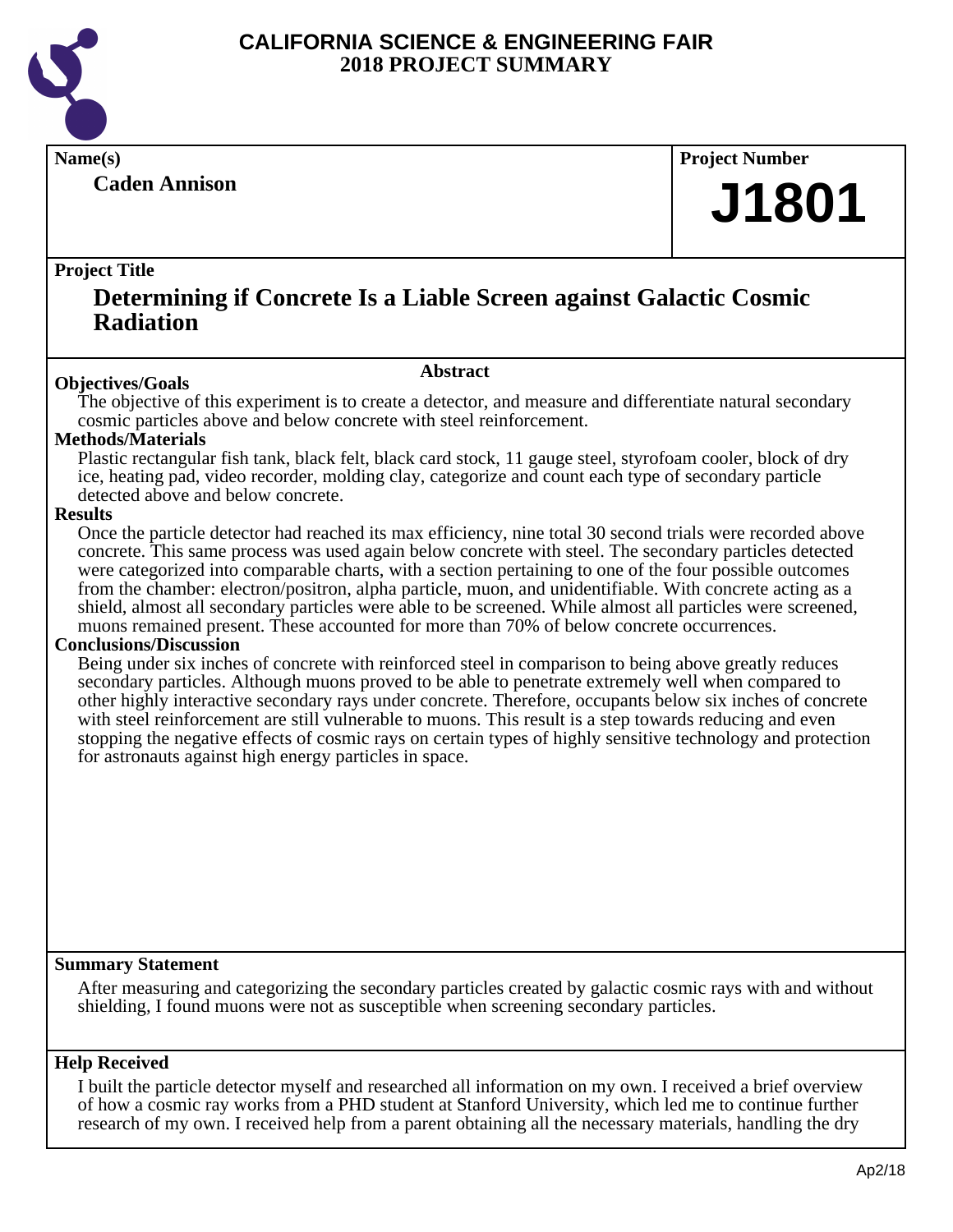

**Name(s) Project Number**

**John Bailey; Bobby Ikeda**

# **J1802**

#### **Project Title**

# **Density Fluctuation Relative to Temperature**

#### **Objectives/Goals**

#### **Abstract**

This experiment is to test how temperature affects the density of various liquids through a measure of buoyancy. We predict that while most liquids have a predictable rate of increased density at lower temperature that water is an anomaly having its greatest measure of density just prior to the point of freezing.

#### **Methods/Materials**

A freezer, ice, and salt to cool and super-cool the liquids. A stove, pan, and Pyrex container to heat and hold heated liquids. A plastic vessel, coins, paperclips, thermometer, and scale to conduct measurements. **Results**

The hypothesis for water was supported by our data, and there was a peek at 4 degrees Celsius, but the hypothesis for the other liquids was only partially supported. Although the density was always higher at 0 degrees Celsius than at 65 degrees Celsius the measurements of density tended to fluctuate along the temperature scale.

#### **Conclusions/Discussion**

Our data showed that there was an anomaly with the density of water relative to temperature that was inconsistent with other liquids. We feel that inconsistencies in the data in regards to the other liquids was primarily due to our inability to precisely and consistently control the conditions of the experiment. Understanding the anomaly in water density has implications to engineering, as well as, maritime travel and commerce.

#### **Summary Statement**

We tried to demonstrate that while most liquids have a predictable rate of increased density at lower temperature that water is an anomaly having its greatest measure of density at 4 degrees C. prior to the point of freezing.

#### **Help Received**

We received general advice from our GATE teachers and from my father who assisted in controlling the temperatures during the experiment.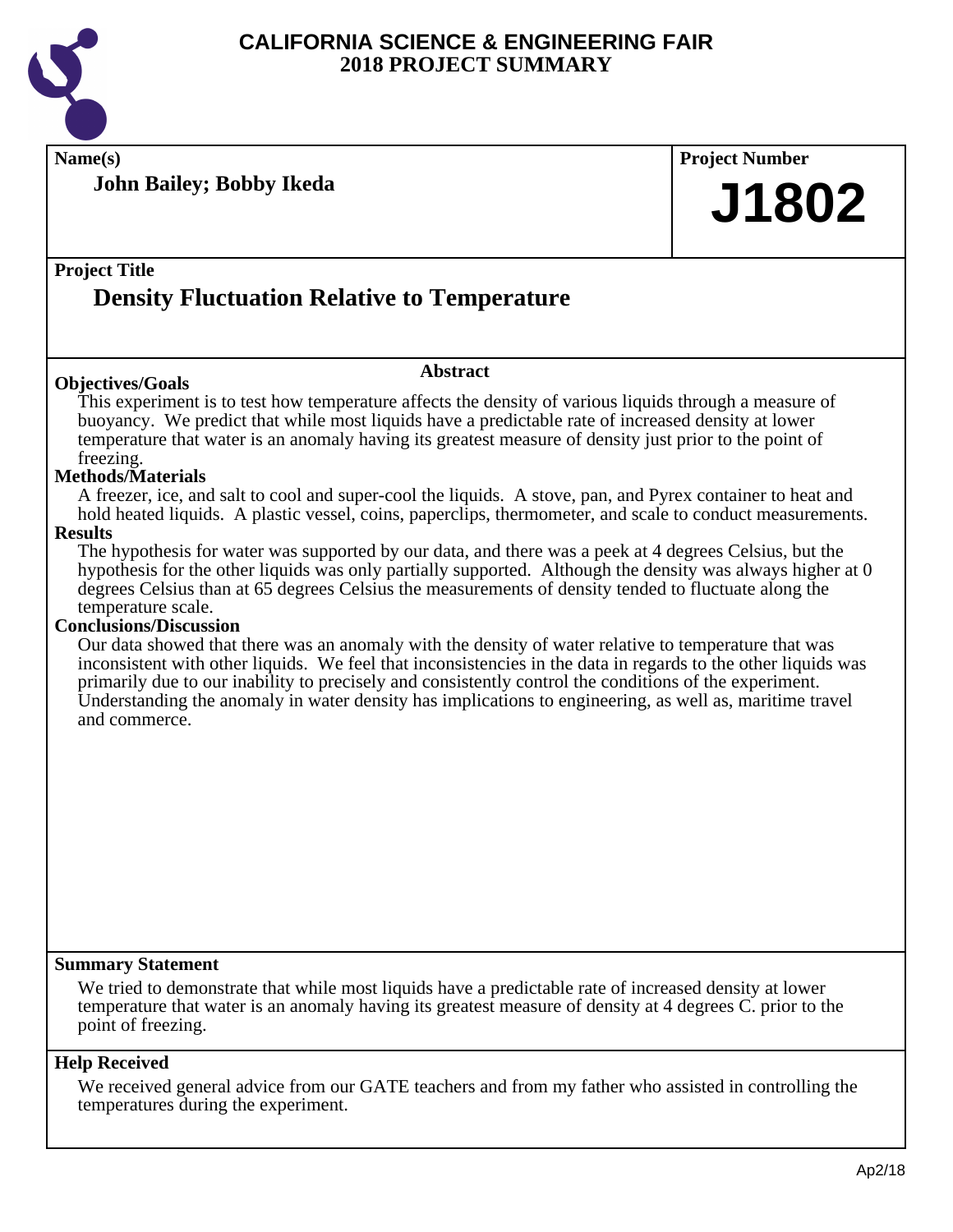

**Maya A. Basu**

**Name(s) Project Number**

# **J1803**

#### **Project Title**

# **Predicting the Interference Pattern from a Double and Triple Slit Experiment with Geometry**

#### **Abstract**

**Objectives/Goals** My objective is to confirm or refute equations I have derived predicting the interference pattern from double and triple slit experiments.

#### **Methods/Materials**

I wrote a program in Google Spreadsheets which graphed the interference pattern for two and three slits over varying experimental parameters. I built a clear Acrylic water wave table, and shone a light through the table. The light projected the wave patterns as shadows below. I created waves using a solenoid oscillating with two and three pointed attachments I designed and 3D printed. The solenoid was controlled by an Arduino through a relay, and powered by a DC power supply. The Arduino ran a program I wrote, allowing me to control the wave frequency. I measured the least and greatest distances between the innermost interference areas 5 cm from the point of emanation over various frequencies, to compare with my predictions.

#### **Results**

I compared my predictions with the measurements from the wave table for both the double and triple slit setup over various frequencies. 75% of the data points matched the prediction, and 100% of the data points were within the margin of error introduced through the measurement process.

#### **Conclusions/Discussion**

I set up my experiment to disprove my equations, which predict the interference patterns of double and triple slit experiments over varying experimental parameters. In contrast, the data I took supports my hypothesis by showing that my equations accurately predict the interference patterns resulting from double and triple slit setups.

#### **Summary Statement**

I derived equations using analytic geometry and trigonometry that predicted the interference patterns resulting from double and triple slit setups, and validated them with data taken from my physical experiments.

#### **Help Received**

My dad showed me how to use Google Spreadsheets as a programming environment.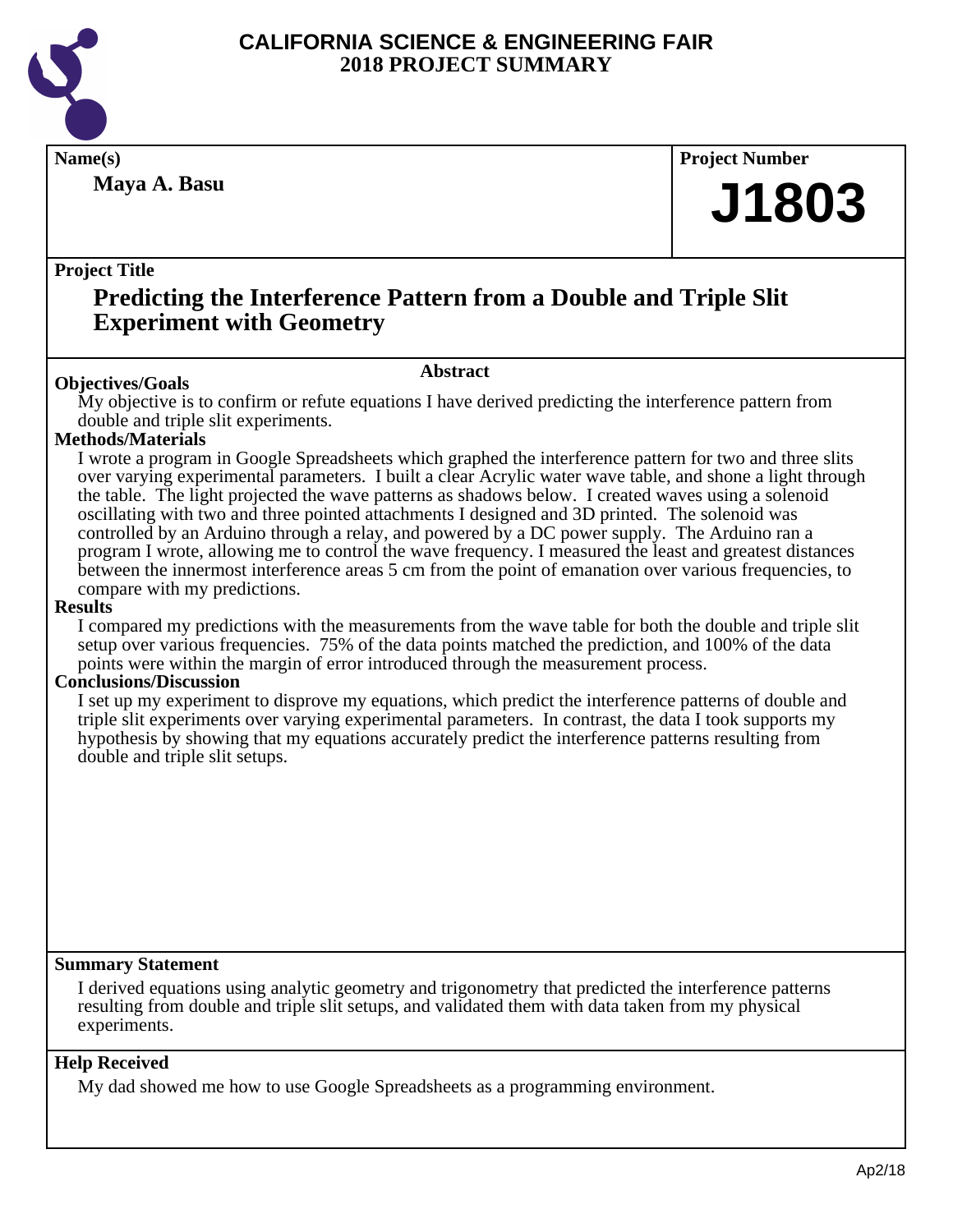

**Name(s) Project Number Michael E. Dahlgren**

### **Project Title**

### **Impact Forces**

#### **Objectives/Goals**

#### **Abstract**

I wanted to determine if two objects of equal mass and each traveling the same speed would each experience an impact force equal to a third object of equal mass traveling at twice the speed hitting an immovable object.

#### **Methods/Materials**

A duel arm pendulum swing was built to collide soda cans into each other and then into a solid object giving me results with repeatable outcomes and consistent measurable speeds. A camera using slow motion along with a grid was used to formulate and verify mph. The length of the soda cans were measured before and after each impact to determine the stopping distance which allowed me to calculate the amount of force applied to each can. The above process was repeated four times for each speed used.

#### **Results**

2 soda cans colliding into each other at 4 mph measured a stopping distance of 10/32 in. while 1 colliding into a cinder block at 8 mph measured a stopping distance of 26/32 in. Therefore, they do not have the same impact forces. In this case, 2 x 4 mph collision does not equal an 8 mph collision, thus proving my hypothesis correct that the impact force will be greater on the one object going twice the speed. A single car collision into a solid wall at 80 mph will have more damage than two 40 mph cars hitting head on.

#### **Conclusions/Discussion**

The results showed that the impact forces were the same for the two objects traveling 4 mph when added together and the 8 mph collision into the solid object, however the energy was split between the two-object collision and therefore the stopping distances were not equal. This supported my hypothesis that a single car collision will have more damage. This project helped me understand how damage and injuries occur between moving objects and how crumble zones built into newer cars can absorb energy and save lives.

#### **Summary Statement**

To disprove that a two car collision will have the same impact force as one car hitting a solid wall at twice the speed

#### **Help Received**

**J1804**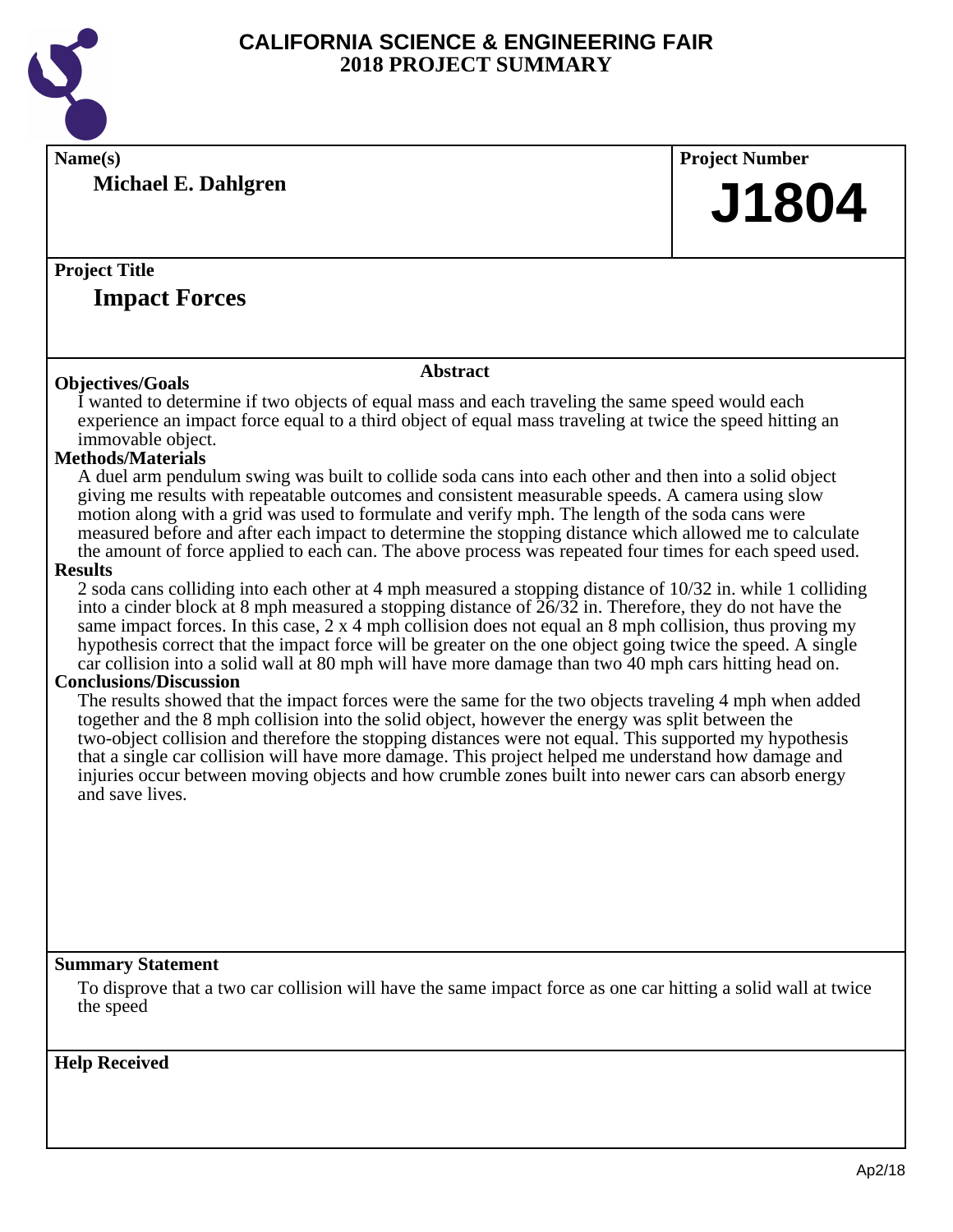

**Name(s) Project Number**

**Adrian S. Derderian**

#### **Project Title**

# **Probing Photons with Polarizers, Counting Them with Cosines**

#### **Objectives/Goals**

**Abstract**

The objective of this project studies the effects of introducing photons into polarization sets. Specifically, this project applies and extends Malus' Law, which states that when polarized light traverses a polarizer, the intensity of the departing light will equate to the intensity of the incoming light multiplied by the cosine squared of the angle between the transmission axis of the polarizer and the initial plane of polarization. Further, it derives new mathematical equations based on extending Malus' Law.

#### **Methods/Materials**

The intensity proportions of the Equiangular Polarizer Configuration and the Two Polarizer Configuration were calculated using a flashlight, green laser, and LUX meter with varying numbers of polarizers. In total, 152 trials were conducted. F-tests and t-tests, were conducted to test the statistical significance of certain treatments of data. Also, six Java classes were coded to simulate each polarizer configuration. Equations were derived to calculate the intensity proportion of each of these sets using calculus.

#### **Results**

It was found that the measured data from the Two Polarizer Configuration supported Malus' Law when the reflections caused by imperfect polarizers were taken into account. Further, a statistical t-test was used to compare the experimental and theoretical results, which resulted in the acceptance of the null hypothesis, confirming Malus' Law.

Additionally, the intensity proportion of the Equiangular Polarizer Configuration was compared to the computer simulation output, and there appeared to be a pattern that described the propagation of error as the number of polarizers increased. Because imperfect polarizers reflect a constant percentage of light, the theoretical intensity proportion must be multiplied by the light reduction proportion for every polarizer to align with the experimental results. After researching the literature, the proportion turned out to be related to the HN value. Since the light reduction proportion was calculated to be  $0.8$ , the polarizers were therefore equivalent to HN-40 quality.

#### **Conclusions/Discussion**

Overall, the results supported Malus' Law while new mathematics was derived extending it. The Java programs successfully simulated novel polarizer configurations, which may have applications in the construction of adjustable brightness in windows. In conclusion, this project confirmed Malus' Law and revealed some previously unknown concepts.

#### **Summary Statement**

This project confirms and expands upon Malus' Law by measuring the intensity of light traversing various polarizer configurations.

#### **Help Received**

I collected the experimental data, coded all six (6) Java programs, and conducted the t-test and F-test. My Java mentor taught me Java since I was 10, while my mother taught me how to perform the t and F tests.

**J1805**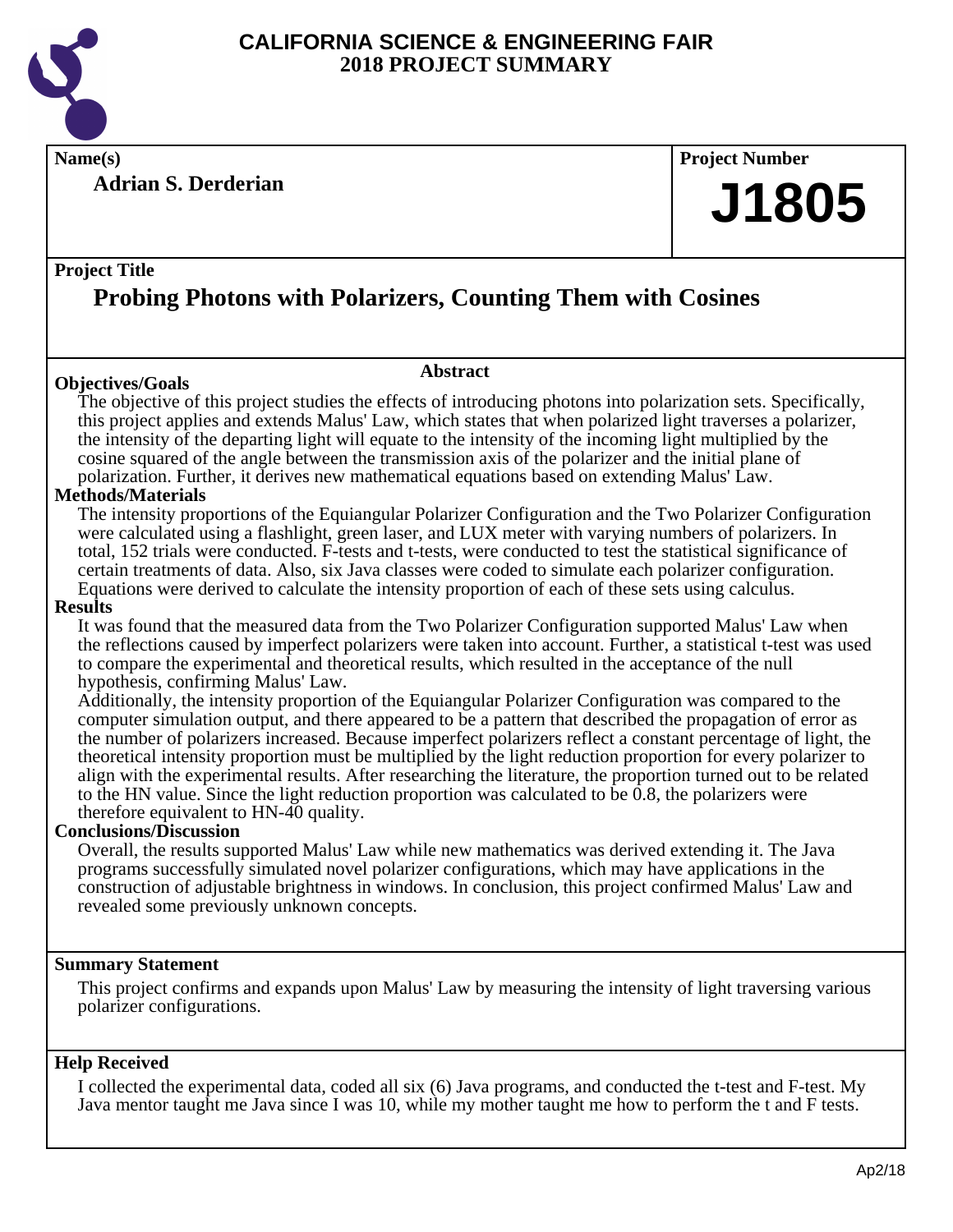

**Jennifer A. Dick-Peddie**

**Name(s) Project Number**

# **J1806**

#### **Project Title**

## **The Effect of an Object's Velocity, Size, and Mass on the Diameter and Depth of Its Impact Crater**

#### **Abstract**

**Objectives/Goals** The objective of this study is to understand how the size, mass, and velocity of a meteor relates to the size of the crater it makes upon impact.

#### **Methods/Materials**

I used direct measurement, using a caliper, to identify the diameter and depth of impact craters made by objects of different size, mass, and velocity, after impacting a surface made of packed flour and topped with cocoa powder.

Materials included: Balls of different weights, sizes, and densities; box, flour, cocoa powder, tape measure, caliper, notebook, graph paper, hook and string, rod.

#### **Results**

Experiment #1: The larger and heavier object created a wider and deeper impact crater than a smaller object of the same density, traveling at the same speed and same drop height. Experiment #2: The heavier object of the same size created a deeper crater, on average, when dropped from the same height. Experiment #3: Objects traveling at higher velocity upon impact create wider and deeper craters than objects with lower velocity, everything else being equal.

#### **Conclusions/Discussion**

When a meteor strikes a planet, it will likely cause a crater at the impact site. The faster the object is moving, and the larger or heavier the object is, the greater the crater size will be. The velocity and the mass of the meteor are the greatest factors that predict impact crater size. I was happy to see the results of these experiments were consistent with the research findings, and support the hypothesis. Knowledge of this topic is important for scientists for many reasons; one of them is to understand impact size and be able to identify those space objects that are large enough to be a threat to Earth.

#### **Summary Statement**

This project demonstrated that objects with greater mass, higher velocity, and greater density will create wider and deeper impact craters than smaller and slower moving objects.

#### **Help Received**

My parents helped me set up the materials for the experiments, and took pictures during the process. I conducted all of the experiments and documented the results.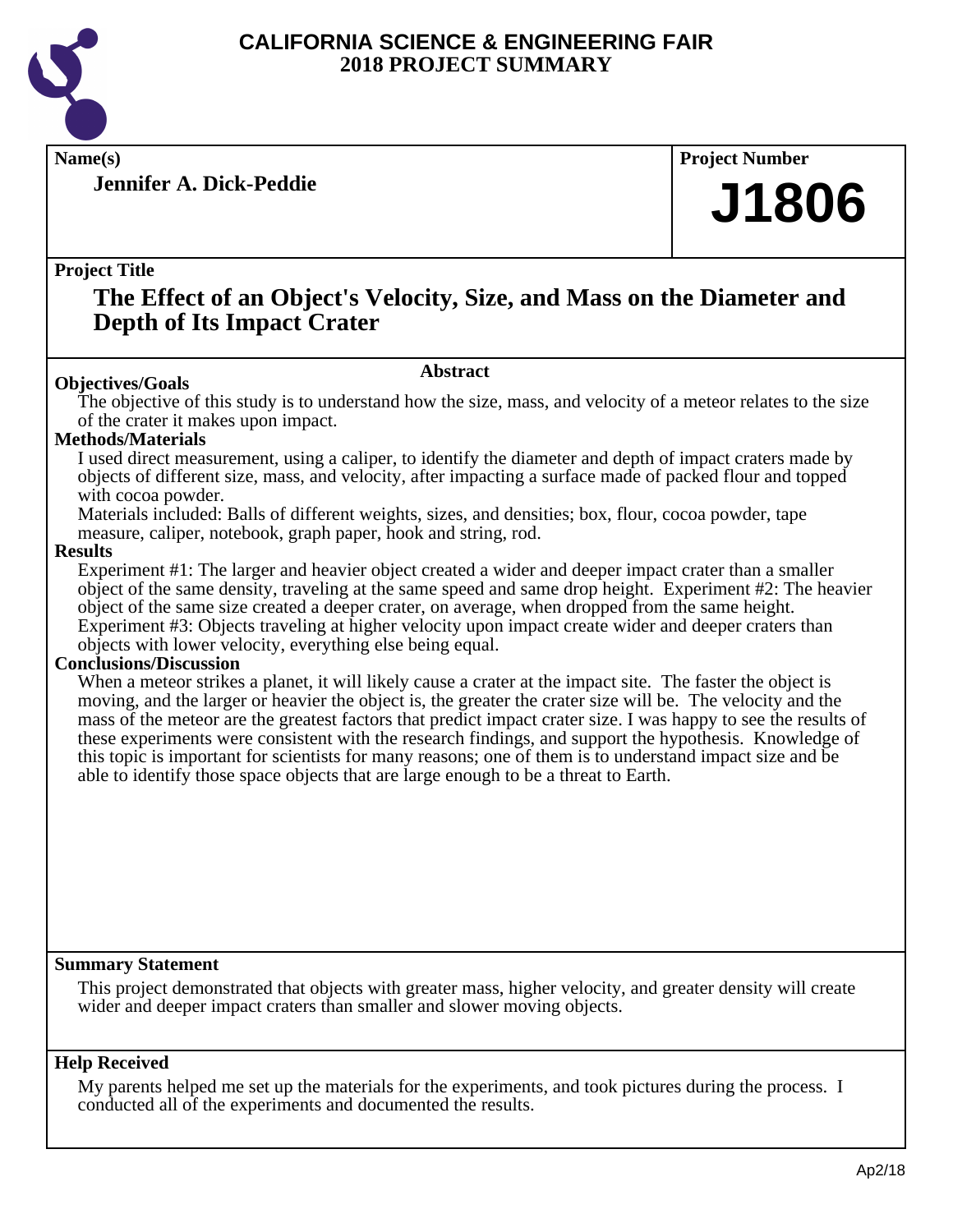

**Arijit Ghoshal**

**Name(s) Project Number**

# **J1807**

#### **Project Title**

# **The Effect of the Thickness of Reeds on the Timbre Produced by Woodwind Instruments**

**Abstract**

**Objectives/Goals** The objective of this experiment is to determine how the physical properties of a reed relate to the timbre (or quality of sound) produced by a musical instrument. Notes from instruments have multiple frequencies: the fundamental, which is the primary note, and several overtones. Overtones are frequencies that are an integer multiple of the fundamental frequency. Timbre, or quality of sound, is characterized by the number and loudness of overtones in the sound. My hypothesis was that thinner reeds would create more overtone because they would vibrate faster. This would produce a bright and punchy tone, such as a square wave, which is full of overtones, would. Thicker reeds would create fewer overtones because they would vibrate slower. This would produce a mellower sound, such as a pure sine wave would.

#### **Methods/Materials**

Three reeds of different thicknesses were played on a clarinet and a saxophone. Two notes (B flat 3, 233.08 hz, and F5, 698.46 hz) were played on each reed on each instrument. The resulting sounds were analyzed using a software called Visual Analyser. To find the difference in timbre produced by different reeds, the frequency spectrum of the sound was examined. The frequency spectrum is a graph showing all the overtones present in a sound and their respective loudness.

#### **Results**

For the lowest note tested, the thinnest reed produced around 37 overtones on the clarinet and 34 on the saxophone, while the thickest reed created 22 overtones on the clarinet and 27 on the saxophone. For the highest note tested, the thinnest reed made 15 overtones on the clarinet and 14 on the saxophone, while the thickest reed produced 11 overtones on the clarinet and 12 on the saxophone. In addition to this, the thinnest reed had a greater loudness for most of the higher overtones.

#### **Conclusions/Discussion**

My hypothesis was proven correct. The results indicate that the thinnest reeds create more overtones in the sound, while the thickest reeds created fewer overtones. The thinner reed, which makes a bright, punchy sound, could be used for jazz playing, while the thicker reed, with its soft and mellow tone, could be for classical playing. Using this data, musicians who play reed instruments can find out which reed to use based on their sound preference.

#### **Summary Statement**

This experiment shows that the quality of sound and the number of overtones produced by a reed instrument is dependent on the thickness of the reed used.

#### **Help Received**

I received advice and ideas from my science teacher Mrs. Sujatha Raghu, and mentors at the school science club, Tsing Bardin and Edmond Pelta, as well as from my parents. My mother and sister helped me with the board.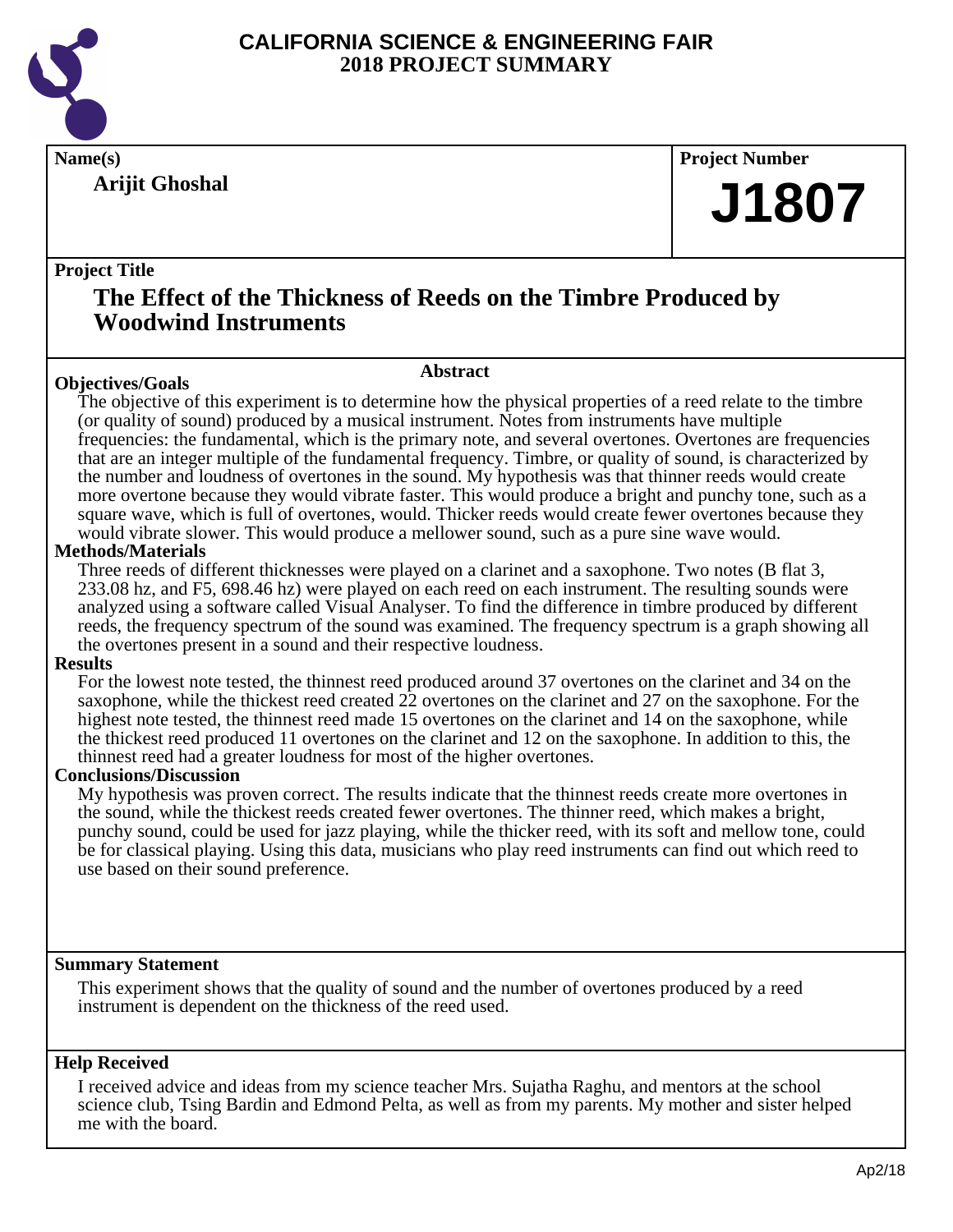

**Name(s) Project Number**

**Amara J. Kelley**

**J1808**

### **Project Title The Muon Detective**

#### **Objectives/Goals**

#### **Abstract**

To build a working particle detector and test for baseline particle count flux based on elevation and protected locations such as caves and overpasses with sufficient density to shield levels of particle bombardment. I was inspired by a National Geographic article where scientists were able to identify a hidden chamber at the Great Pyramid in Giza. Using muon detectors they found anomalies in particle count which identified a hidden void in what should have been solid stone. I built a detector using the CosmicWatch website and collected data at specific locations to establish a baseline particle count. Once a baseline was established I tested locations to identify the effects of particle flux with shielding as a factor such as in a cave or under a highway overpass.

#### **Methods/Materials**

The components and software to build a working particle detector. Once the detector was built and tested, I monitored particle counts at locations in various conditions and at different elevations. I determined averages for each location and identified any anomalies which did not correlate to the predicted condition/elevation. After learning all of this, I used the detector to do home experiments with different materials (plastic, water, gravel) to model potential shielding options.

#### **Results**

Elevation and density of ceiling (inside of a cave or under a highway overpass) did affect the count. Higher elevation equaled higher count and a thicker density of ceiling equaled a lower count. Weather was also a factor. Heavy rainfall equaled a slightly lower count and snow equaled a slightly higher count. There were also specific days that experienced higher counts which seemed to coincide (plus or minus a day) with solar flares. Temperature and time of day were not factors.

#### **Conclusions/Discussion**

After monitoring and recording counts at locations, I created a predictable model which helped determine profiles for locations as well as ideas for shielding people from major cosmic ray events. From these results, I eliminated certain variables that I originally thought might affect average count. I also discovered an anomaly in my local area with a higher than expected average count that could be attributed to background radiation from a power plant.

#### **Summary Statement**

I built a working particle detector and tested locations based on elevation and conditions to determine average particle bombardment levels as well as investigated particle shielding materials.

#### **Help Received**

My parents helped with muon detector build and drove me to the data collection locations. Tyler Hooker at the HSU Physics Dept assisted with software and troubleshooting.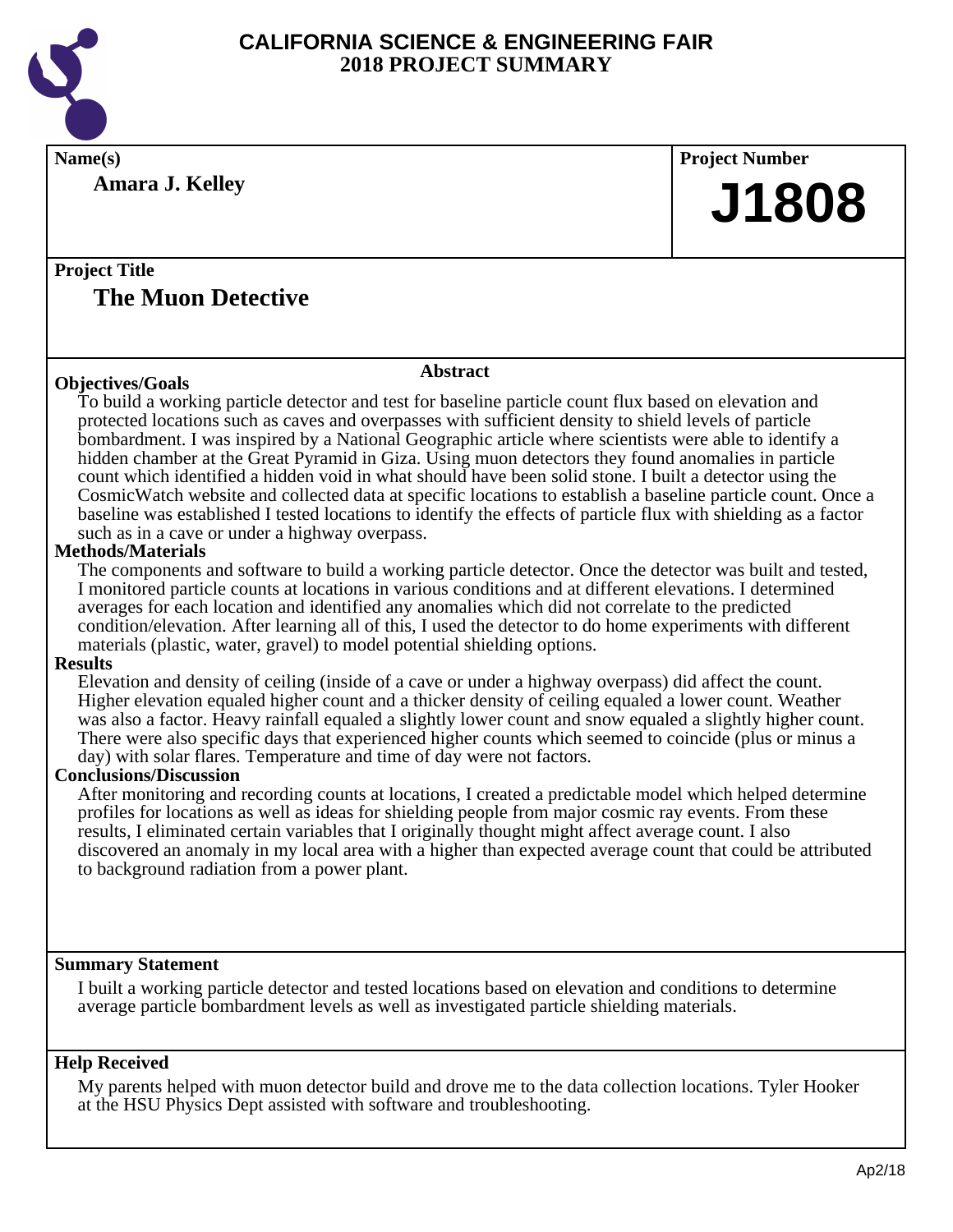

| Name(s)                                                                                                                                                                                                                                                                                                                                                                                                                                                                                                                                                                                                                                                                                           | <b>Project Number</b> |
|---------------------------------------------------------------------------------------------------------------------------------------------------------------------------------------------------------------------------------------------------------------------------------------------------------------------------------------------------------------------------------------------------------------------------------------------------------------------------------------------------------------------------------------------------------------------------------------------------------------------------------------------------------------------------------------------------|-----------------------|
| <b>Alex Puga</b>                                                                                                                                                                                                                                                                                                                                                                                                                                                                                                                                                                                                                                                                                  | J1809                 |
| <b>Project Title</b>                                                                                                                                                                                                                                                                                                                                                                                                                                                                                                                                                                                                                                                                              |                       |
| Vibrating the Oil-Water Mixture to Infer Water Cut                                                                                                                                                                                                                                                                                                                                                                                                                                                                                                                                                                                                                                                |                       |
| <b>Abstract</b><br><b>Objectives/Goals</b>                                                                                                                                                                                                                                                                                                                                                                                                                                                                                                                                                                                                                                                        |                       |
| This experiment is based on the fact that Water Cut measurement continues to be a challenge in the oil<br>industry. The purpose of this project is to determine what type of correlation exists between the total water<br>percentage in an oil-water mixture and the frequency emitted by a vibrating tuning fork in that medium, as<br>a means of testing a possible alternative to current Water Cut measuring technologies; and if this<br>relationship can be used to infer the Water Cut in a given mixture.                                                                                                                                                                                |                       |
| <b>Methods/Materials</b><br>For this experiment, tap water and Motor Oil were utilized. A Rosemount 2140 Level Detector, a<br>tuning-fork like device, was used to measure the vibration frequency of the tuning fork when immersed in<br>different volumetric oil-water ratios. Multiple readings were taken for each ratio, and later graphed in<br>Excel.                                                                                                                                                                                                                                                                                                                                      |                       |
| <b>Results</b><br>It was confirmed that there is a correlation between the vibration frequency of a tuning fork and the Water<br>Cut in the target medium. As the Water Cut increased, the frequency emitted by the tuning fork when<br>immersed in the medium would decrease. The equation and graph generated by Excel showed that the<br>correlation between frequency and Water Cut is polynomial.<br>This relationship can be used to infer the Water Cut in a given oil-water mixture by measuring the<br>frequency of the tuning fork. However, this method of measurement appears to have some limitations in<br>the upper Water Cut levels - that is, values greater than 90% Water Cut. |                       |

#### **Conclusions/Discussion**

Water Cut measurement continues to be a challenge in the oil industry. In fact, technology is still seeking for and developing alternative methods of measurement that are simpler and accurate, as quick and precise Water Cut measurement is essential to the oil industry for many reasons. This project serves as an alternative method for the measuring the Water Cut of an oil-water mixture by using the frequency of a vibrating tuning fork to infer the water percentage in the target medium. In addition, this technique could also be used to determine the interface level in a three-phase separator.

#### **Summary Statement**

The frequency at which a tuning fork vibrates in an oil-water mixture can be used as an alternative method for determining the Water Cut (water percentage) in that mixture.

#### **Help Received**

A Rosemount 2140 Level Detector was utilized in this project with the help and supervision of my father.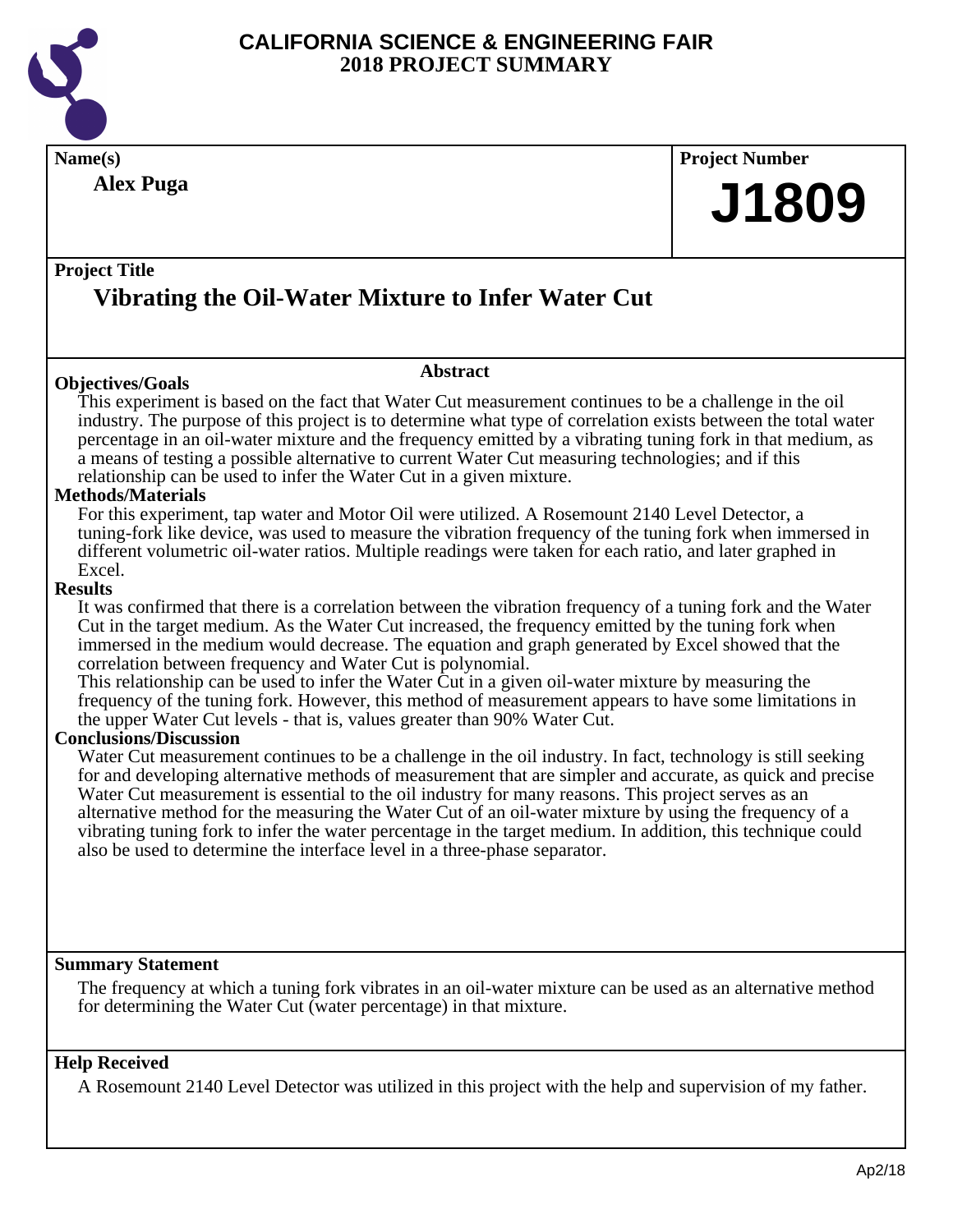

**Name(s) Project Number**

**Devin Ross; Sadie Stout**

**Project Title**

# **How Fast Is the Universe Expanding?**

#### **Objectives/Goals**

**Abstract**

The goal of our experiment is to use spectrographs to find how fast the universe is growing. We hypothesize that the universe is expanding at a rate of 80 km/sec/Megaparsec because past results have shown an increase over time, so we predict there should be a proportional increase.

#### **Methods/Materials**

Using spectrographs from the Las Cumbres Observatory (LCO) database, we found observed and rest H, Fe, O spectra of Type 1A supernovae; calculated redshift to find the radial velocity; used distance modulus equation to find distance; made a Hubble Diagram indicating the expansion rate of the universe.

#### **Results**

We found the expansion rate is around 55 km/second/Megaparsec. Also, we discovered that the farther away the supernovae, the faster it is moving away from us.

#### **Conclusions/Discussion**

Our results did not support our hypothesis. To improve significance, we are continuing to find more supernovae to measure. If our results are accurate, then the expansion rate of the universe is decreasing, and will eventually stop. By showing galaxies are moving away from each other, our results also support the idea of the Big Bang. Future research could compare spectra between distant (therefore older) stars vs closer stars. We hope to continue this or other work on the FLOYDS Telescope in Haleakala, Hawaii.

#### **Summary Statement**

We used various internet resources to find and analyze the expansion rate of the universe.

#### **Help Received**

In progress - searching for astrophysicists to help use a spectroscope at UCSB, used FLOYDS spectroscope in Haleakala, Hawaii under the supervision of Mrs. Miller (science teacher) and Herbert Puhringer (astronomy teacher in Austria), visited Curtis McCully (astrophysicist) at the LCO

**J1810**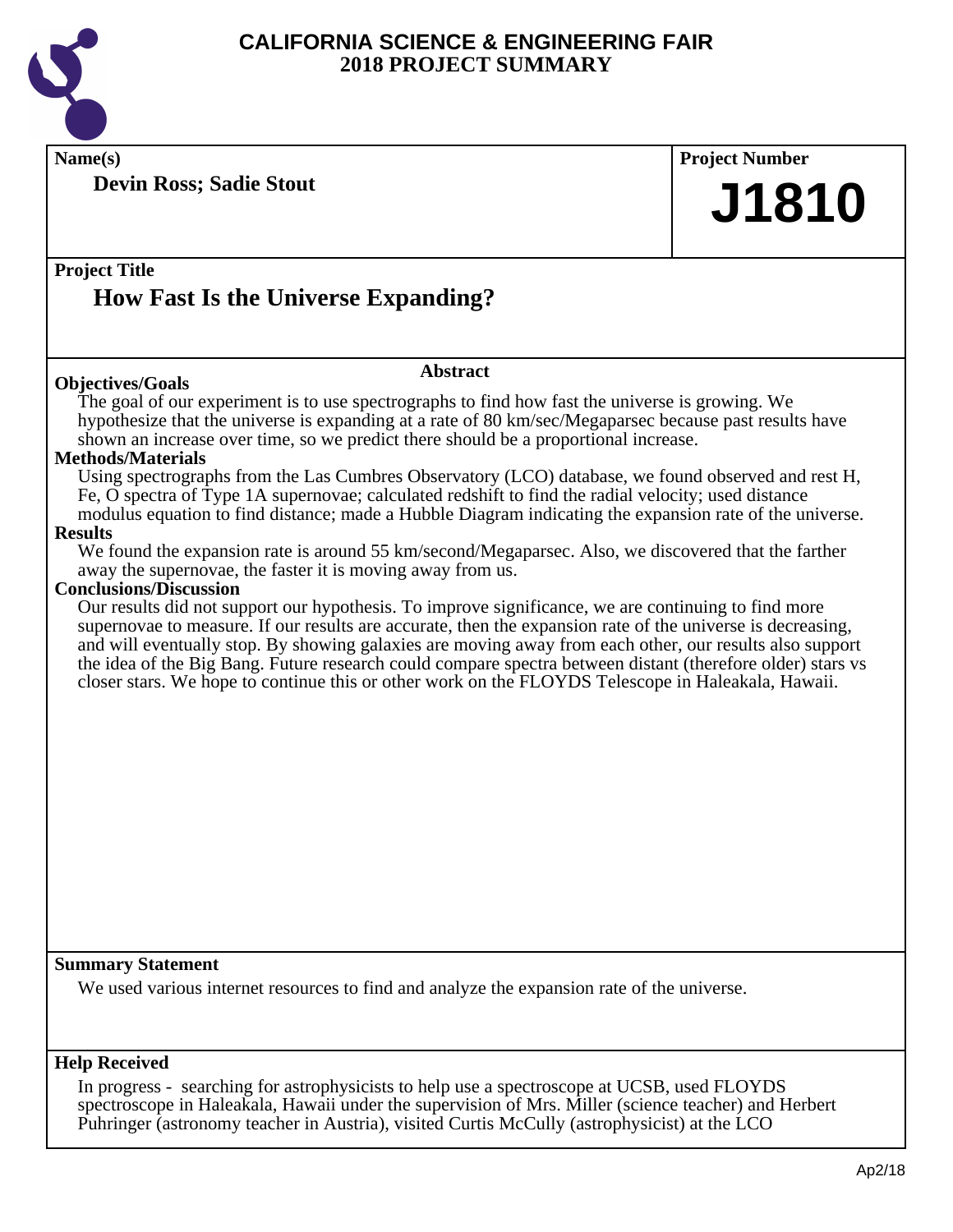

**Iris S. Shen**

**Name(s) Project Number**

# **J1811**

#### **Project Title**

### **Does the Bow Tension Affect the Volume of the Sound Produced on a Violin?**

#### **Abstract**

**Objectives/Goals** The volume of a violin is an important quality that affects the way music is perceived by the audience. This experiment aimed to find how the tension of the violin bow affects the volume of the sound produced on a full (4/4) size violin.

#### **Methods/Materials**

First, the violin and bow were tuned and set up for the experiment. The bow was adjusted to various tensions (independent variable), and played on the violin while the volume of the sound (dependent variable) was measured. The tension was indirectly measured using vector summation. The volume was then measured for 4 trials on the A string of the violin and the results were recorded. Included in the materials were a full size violin and bow, violin shoulder rest, tuner, scale, tape, ruler, table, decibel sound meter (dBZ), and a piece of string.

#### **Results**

The lowest bow tension (23 14/41) yielded the lowest volume, while the highest bow tension (116 17/24) yielded the highest volume. The data shows the tendency of increased volume with increased bow tension.

#### **Conclusions/Discussion**

Results supported the hypothesis that the volume would increase as the tension increased. As the tension increased by  $\sim$ 400%, the volume in sound power increased by  $\sim$ 57%. This is most likely due to an increase in friction between the bow and the string causing an increase in the amplitude of the sound wave. The result also shows that the testing environment, including the temperature and humidity, can have a significant impact on the measurements.

#### **Summary Statement**

By accurately measuring the bow tension, its relationship with the violin volume was quantitatively studied within a controlled environment in this project. The results confirm the dependency of volume on the bow tension.

#### **Help Received**

I would like to thank Mrs. Alexander, Mr. Laky, Ms. Orosz, Mrs. Tsai, and my friends Diyya Ganju and Kieli Murray for giving me advice and feedback. I would also like to thank my mother for teaching me how to create a graph and my father for his advice and help during the experiment.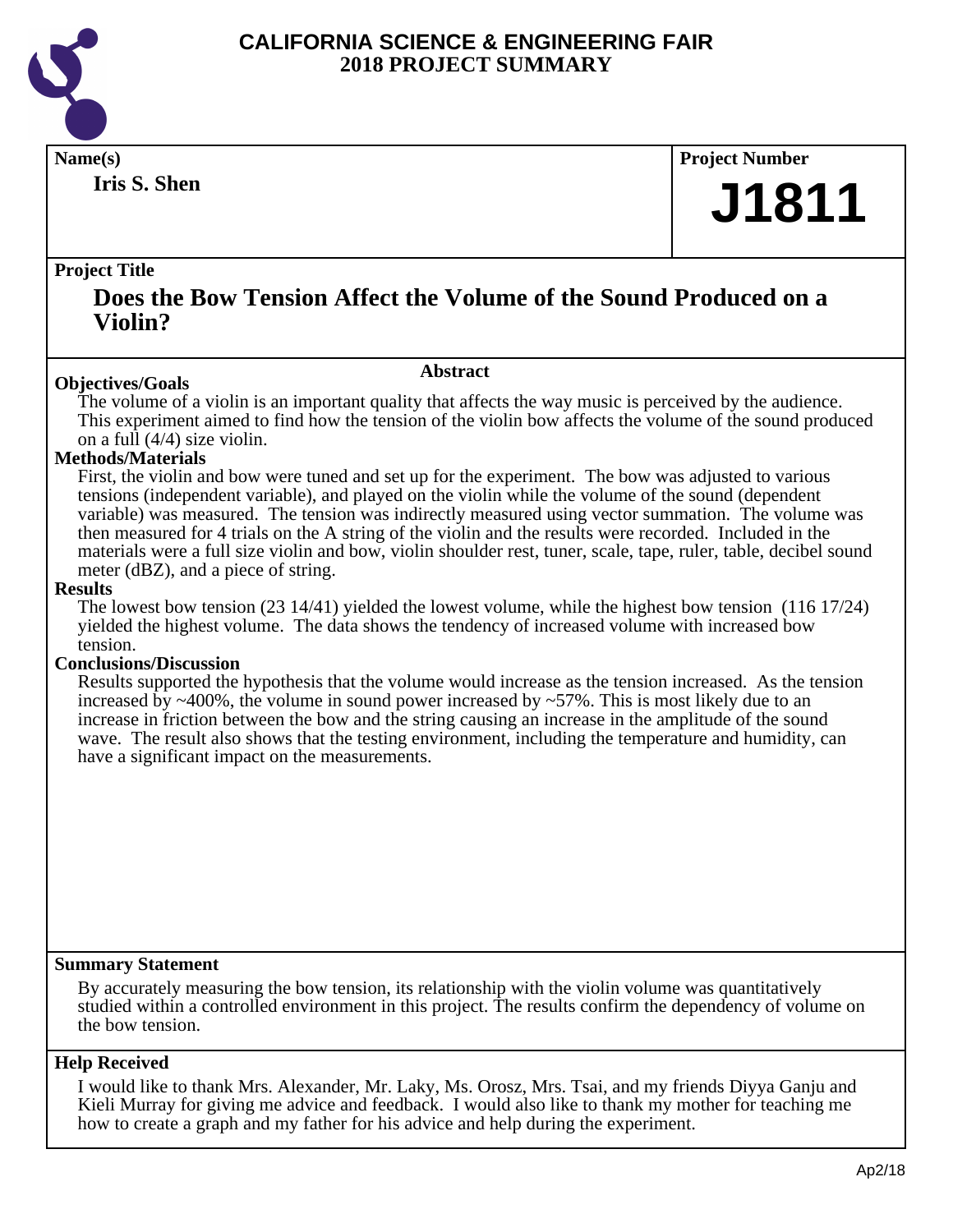

**Name(s) Project Number**

**Nareg A. Simitian**

**J1812**

### **Project Title Brachistochrone: The Shortest Time**

#### **Abstract**

**Objectives/Goals** The objective for my project was to find out the the path of least time between two points which are on a diagonal plain with the presence of gravity.

#### **Methods/Materials**

My method/procedure to test if my hypothesis was right was to build a life size model of the 3 different types of paths. These 3 paths would be a straight line, an abrupt sheer shaped path, and a brachistochrone curve. I made an L shaped wooden base 36 inches long and  $2\overline{4}$  inches high with 3 slots in which I could slide in and glue the 3 paths which were drawn out a cut on clear plexiglass. After making the model, I made 3 wheels which would be able to roll down the plexiglass and stop at the end of their path. With the help of my brother keeping track and recording the time with a stopwatch and a camera recording in slow motion with a sensor also recording the time.

#### **Results**

After doing the experiment I proved my hypothesis right. The Brachistochrone curve was the fastest curve between the 2 points. Because it provided just the right balance between short distance and a steep drop. Next came the steep shaped path as second fastest. Because after the wheel came down the steep portion of the curve, it began to lose speed and acceleration as it came down the flat sections of the path. Last came the straight line, many would think the straight line would be the fastest way down because length wise its the shortest, but because of it gradual slope it takes a longer time for gravity to accelerate the wheel to faster and faster speeds.

#### **Conclusions/Discussion**

Many accurate trials proved that the Brachistochrone curve would be the fastest way down point A to point B because a perfect balance of gravity's acceleration and a short path is needed for something to go from one place to another the fastest. Although I have not learned the fundamentals of calculus and geometry yet it is worth mentioning that this project has many mathematical values behind it like calculus and geometry.

#### **Summary Statement**

From the three paths, straight line, brachistochone curve and the steep curve it was clear that the brachistochrone was the fastest

#### **Help Received**

I did all the research and the experiments by myself. I received help from my dad to make the model. As he has the right tools I needed.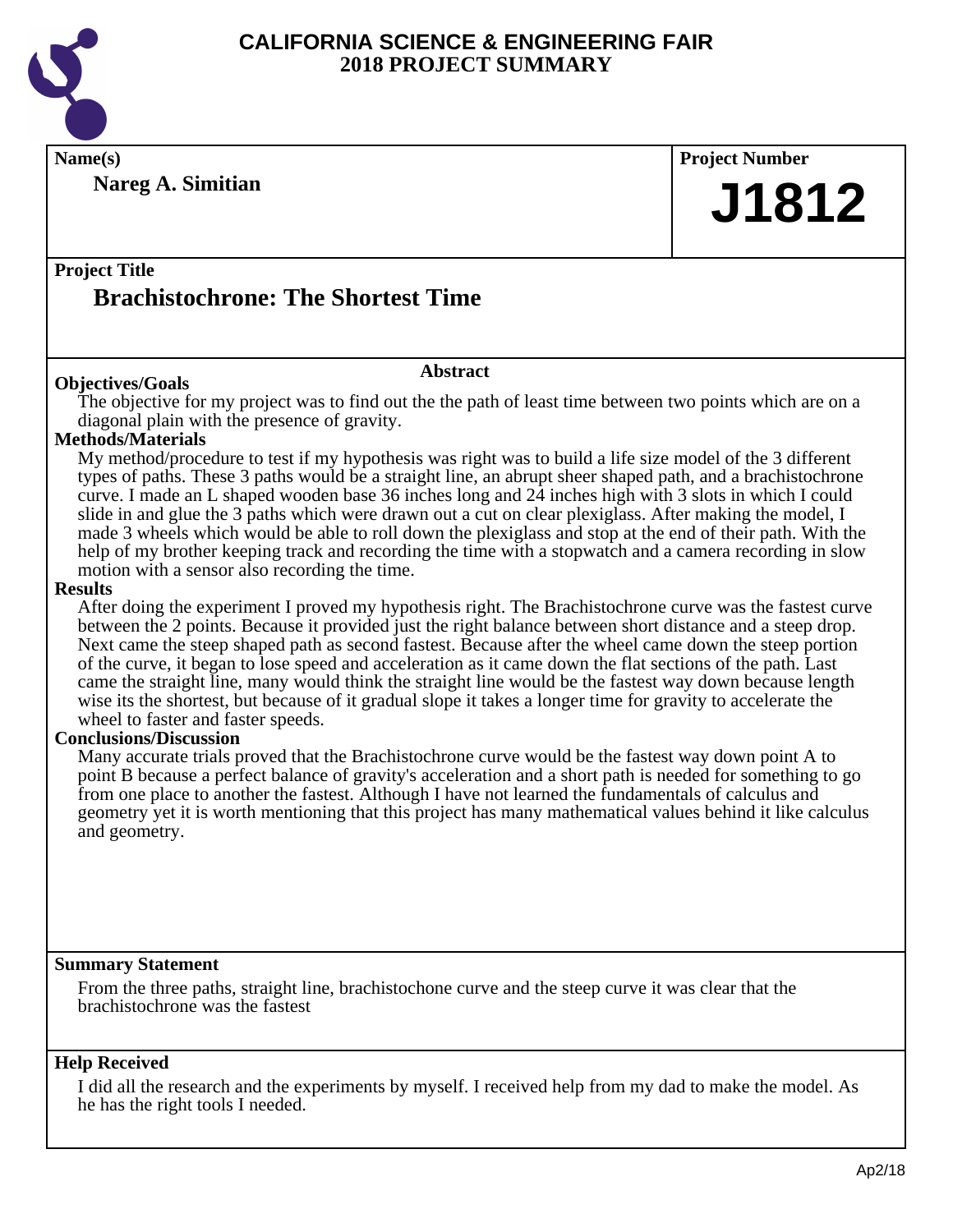

| <b>Leo Tuncer</b>                                                                                                                                                                                                                                                                                                                                                                                                                                                                                                                                                                                                                                                                                                                                                                                                                                                                                                                                                                                                                                                                                                                                                                                                                                                                                                                                                                                                                                                                                                                                                                                                                                          | <b>Project Number</b> |
|------------------------------------------------------------------------------------------------------------------------------------------------------------------------------------------------------------------------------------------------------------------------------------------------------------------------------------------------------------------------------------------------------------------------------------------------------------------------------------------------------------------------------------------------------------------------------------------------------------------------------------------------------------------------------------------------------------------------------------------------------------------------------------------------------------------------------------------------------------------------------------------------------------------------------------------------------------------------------------------------------------------------------------------------------------------------------------------------------------------------------------------------------------------------------------------------------------------------------------------------------------------------------------------------------------------------------------------------------------------------------------------------------------------------------------------------------------------------------------------------------------------------------------------------------------------------------------------------------------------------------------------------------------|-----------------------|
|                                                                                                                                                                                                                                                                                                                                                                                                                                                                                                                                                                                                                                                                                                                                                                                                                                                                                                                                                                                                                                                                                                                                                                                                                                                                                                                                                                                                                                                                                                                                                                                                                                                            | J1813                 |
| <b>Project Title</b><br><b>How High Can You Jump?</b>                                                                                                                                                                                                                                                                                                                                                                                                                                                                                                                                                                                                                                                                                                                                                                                                                                                                                                                                                                                                                                                                                                                                                                                                                                                                                                                                                                                                                                                                                                                                                                                                      |                       |
| <b>Abstract</b><br><b>Objectives/Goals</b>                                                                                                                                                                                                                                                                                                                                                                                                                                                                                                                                                                                                                                                                                                                                                                                                                                                                                                                                                                                                                                                                                                                                                                                                                                                                                                                                                                                                                                                                                                                                                                                                                 |                       |
| The objective of this study is to measure vertical jump using the accelerometer of a mobile device. I am a<br>volleyball player and work hard at improving my vertical jump and wanted to be able to document my<br>progress.<br><b>Methods/Materials</b><br>I used the accelerometer inside my phone, Physics toolbox suite (accelerometer application), App inventor<br>2, a camera taking a slow motion video of the jump, spring, PCS pipes and planks for the jumping<br>simulator. Following steps are followed:<br>1) Measure free-fall time using Physics toolbox suite. 2) Write an app using App Inventor 2 that calculates<br>the height of my jumps by measuring hang-time. 3) Take a slow motion video of me jumping in front of a<br>measuring tape while, at the same time, measuring my jump height with the app I wrote. 4) Verify<br>accuracy of the app by comparing the data captured on video to the data from my application. 5) Build a<br>jumping simulator out of wood to replicates my jump to make more measurements in a shorter period of<br>time.<br><b>Results</b><br>By determining the time I was in the air and knowing that the acceleration of my jump was going to be 9.8<br>m/s (gravitational pull), I could solve; Distance = $\frac{1}{2}$ * acceleration * time ^ 2. Since half of hang-time is<br>used for jump-distance, Jump-height = $\frac{1}{2}$ * acceleration * (time/2)^2<br>My application could measure 80% of the time within 3% of my actual jump height, after correcting for<br>heel to toe offset. The application could measure the jumping simulator jump height (rebound) more<br>accurately. |                       |
| <b>Conclusions/Discussion</b><br>For jumps over 10 inches statistically significant deviations were noted, indicating hand movement<br>(reflex to jump higher) may be a factor and that measurements should be independent of hand movement.<br>Another factor is the heel to toe offset making it very unpredictable to measure the actual jump height<br>using the slow-motion camera.                                                                                                                                                                                                                                                                                                                                                                                                                                                                                                                                                                                                                                                                                                                                                                                                                                                                                                                                                                                                                                                                                                                                                                                                                                                                   |                       |

I designed the project and programmed the app myself after an internet search on techniques and laws of physics related to vertical jumping. My dad reviewed my results. While building the jumping simulator, my dad set-up power tools, and helped me use them safely.